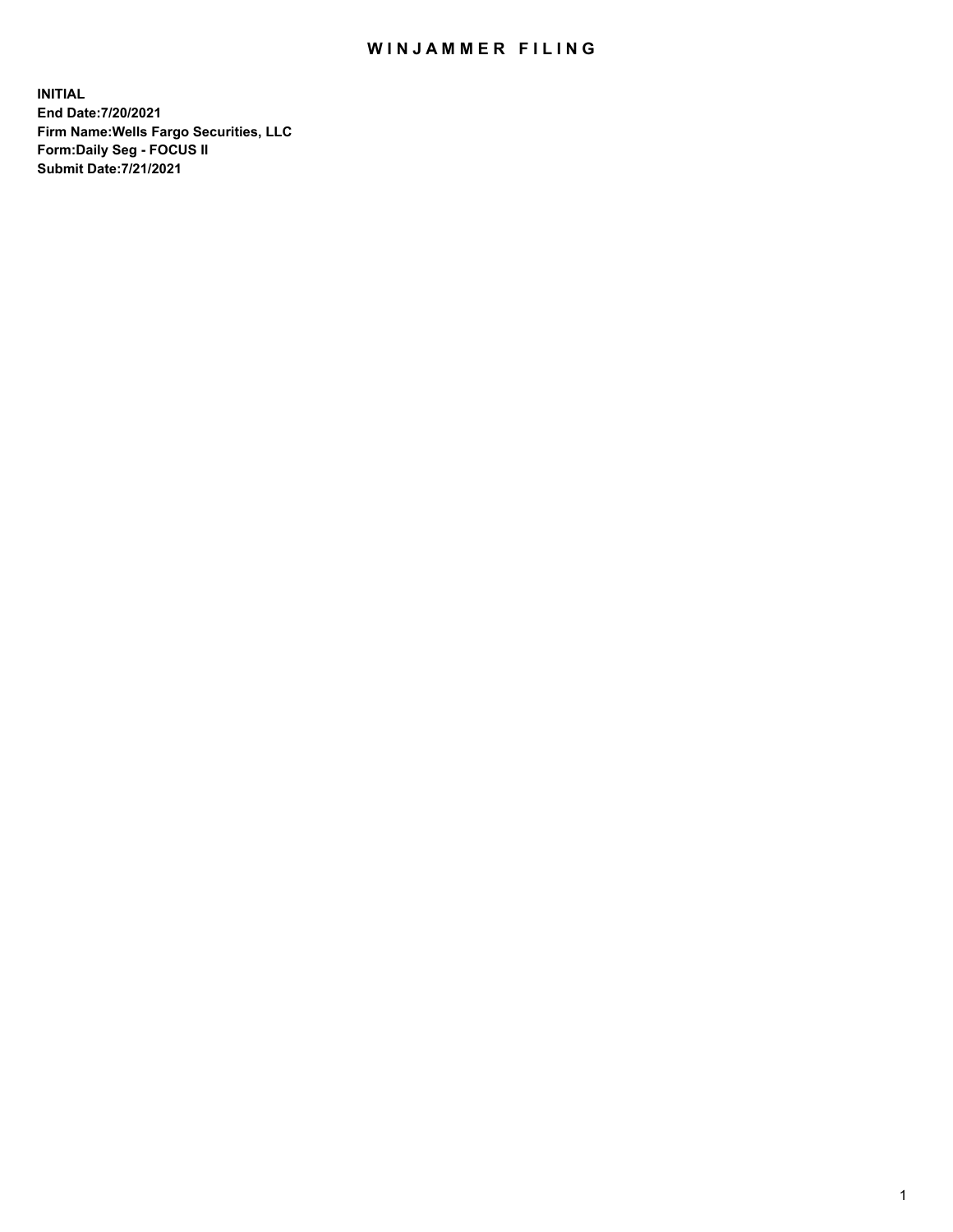**INITIAL End Date:7/20/2021 Firm Name:Wells Fargo Securities, LLC Form:Daily Seg - FOCUS II Submit Date:7/21/2021 Daily Segregation - Cover Page**

| Name of Company                                                                                                                                                                                                                                                                                                                | <b>Wells Fargo Securities LLC</b>                                         |
|--------------------------------------------------------------------------------------------------------------------------------------------------------------------------------------------------------------------------------------------------------------------------------------------------------------------------------|---------------------------------------------------------------------------|
| <b>Contact Name</b>                                                                                                                                                                                                                                                                                                            | <b>James Gnall</b>                                                        |
| <b>Contact Phone Number</b>                                                                                                                                                                                                                                                                                                    | 917-699-6822                                                              |
| <b>Contact Email Address</b>                                                                                                                                                                                                                                                                                                   | james.w.gnall@wellsfargo.com                                              |
| FCM's Customer Segregated Funds Residual Interest Target (choose one):<br>a. Minimum dollar amount: ; or<br>b. Minimum percentage of customer segregated funds required:% ; or<br>c. Dollar amount range between: and; or<br>d. Percentage range of customer segregated funds required between:% and%.                         | 270,000,000<br>$\overline{\mathbf{0}}$<br>0 <sub>0</sub><br>00            |
| FCM's Customer Secured Amount Funds Residual Interest Target (choose one):<br>a. Minimum dollar amount: ; or<br>b. Minimum percentage of customer secured funds required:%; or<br>c. Dollar amount range between: and; or<br>d. Percentage range of customer secured funds required between:% and%.                            | 40,000,000<br>$\overline{\mathbf{0}}$<br>0 <sub>0</sub><br>0 <sub>0</sub> |
| FCM's Cleared Swaps Customer Collateral Residual Interest Target (choose one):<br>a. Minimum dollar amount: ; or<br>b. Minimum percentage of cleared swaps customer collateral required:% ; or<br>c. Dollar amount range between: and; or<br>d. Percentage range of cleared swaps customer collateral required between:% and%. | 375,000,000<br><u>0</u><br>00<br>00                                       |

Attach supporting documents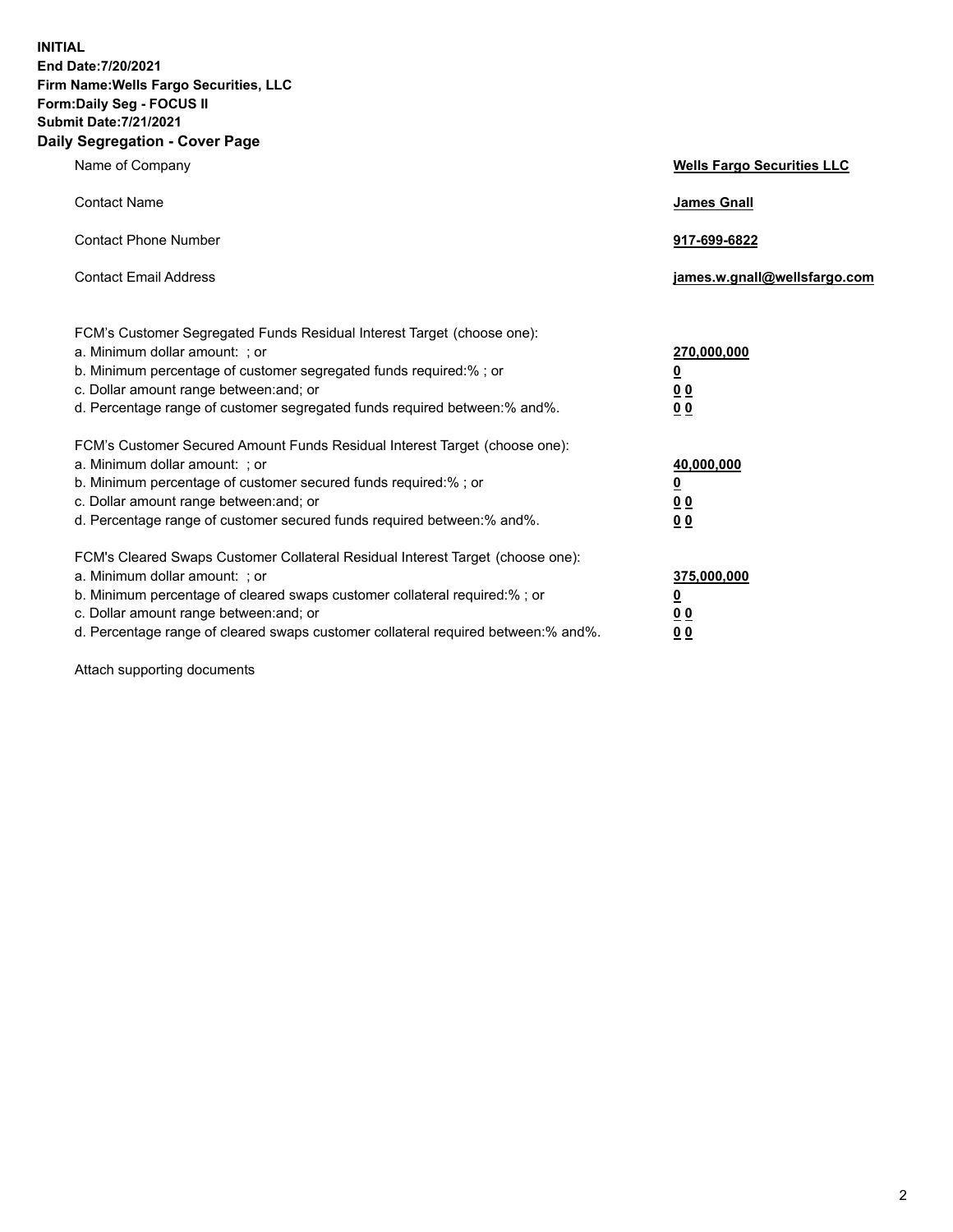**INITIAL End Date:7/20/2021 Firm Name:Wells Fargo Securities, LLC Form:Daily Seg - FOCUS II Submit Date:7/21/2021**

## **Daily Segregation - Secured Amounts**

|    | Foreign Futures and Foreign Options Secured Amounts                                                          |                                   |
|----|--------------------------------------------------------------------------------------------------------------|-----------------------------------|
|    | Amount required to be set aside pursuant to law, rule or regulation of a foreign                             | $0$ [7305]                        |
|    | government or a rule of a self-regulatory organization authorized thereunder                                 |                                   |
| 1. | Net ledger balance - Foreign Futures and Foreign Option Trading - All Customers                              |                                   |
|    | A. Cash                                                                                                      | 252,502,960 [7315]                |
|    | B. Securities (at market)                                                                                    | 201,787,284 [7317]                |
| 2. | Net unrealized profit (loss) in open futures contracts traded on a foreign board of trade                    | $-58,026,585$ [7325]              |
| 3. | Exchange traded options                                                                                      |                                   |
|    |                                                                                                              |                                   |
|    | a. Market value of open option contracts purchased on a foreign board of trade                               | 27 [7335]                         |
|    | b. Market value of open contracts granted (sold) on a foreign board of trade                                 | $-12,388$ [7337]                  |
| 4. | Net equity (deficit) (add lines 1. 2. and 3.)                                                                | 396,251,298 [7345]                |
| 5. | Account liquidating to a deficit and account with a debit balances - gross amount                            | 20,726,566 [7351]                 |
|    | Less: amount offset by customer owned securities                                                             | -20,726,095 [7352] 471 [7354]     |
| 6. | Amount required to be set aside as the secured amount - Net Liquidating Equity<br>Method (add lines 4 and 5) | 396,251,769 [7355]                |
| 7. | Greater of amount required to be set aside pursuant to foreign jurisdiction (above) or line                  | 396,251,769 [7360]                |
|    | 6.                                                                                                           |                                   |
|    | FUNDS DEPOSITED IN SEPARATE REGULATION 30.7 ACCOUNTS                                                         |                                   |
| 1. | Cash in banks                                                                                                |                                   |
|    | A. Banks located in the United States                                                                        | 44,309,878 [7500]                 |
|    | B. Other banks qualified under Regulation 30.7                                                               | 18,130,055 [7520] 62,439,933      |
|    |                                                                                                              | [7530]                            |
| 2. | <b>Securities</b>                                                                                            |                                   |
|    | A. In safekeeping with banks located in the United States                                                    | 127,347,312 [7540]                |
|    | B. In safekeeping with other banks qualified under Regulation 30.7                                           | 0 [7560] 127,347,312 [7570]       |
| 3. | Equities with registered futures commission merchants                                                        |                                   |
|    | A. Cash                                                                                                      | 77,120,070 [7580]                 |
|    | <b>B.</b> Securities                                                                                         | 94,456,700 [7590]                 |
|    | C. Unrealized gain (loss) on open futures contracts                                                          | -56,378,156 [7600]                |
|    | D. Value of long option contracts                                                                            | 27 [7610]                         |
|    | E. Value of short option contracts                                                                           | -12,388 [7615] 115,186,253 [7620] |
| 4. | Amounts held by clearing organizations of foreign boards of trade                                            |                                   |
|    | A. Cash                                                                                                      | $0$ [7640]                        |
|    | <b>B.</b> Securities                                                                                         | $0$ [7650]                        |
|    | C. Amount due to (from) clearing organization - daily variation                                              | $0$ [7660]                        |
|    | D. Value of long option contracts                                                                            | $0$ [7670]                        |
|    | E. Value of short option contracts                                                                           | 0 [7675] 0 [7680]                 |
| 5. | Amounts held by members of foreign boards of trade                                                           |                                   |
|    | A. Cash                                                                                                      | 20,717,322 [7700]                 |
|    | <b>B.</b> Securities                                                                                         | 200, 111, 964 [7710]              |
|    | C. Unrealized gain (loss) on open futures contracts                                                          |                                   |
|    | D. Value of long option contracts                                                                            | -8,961,053 [7720]                 |
|    | E. Value of short option contracts                                                                           | $0$ [7730]                        |
|    |                                                                                                              | 0 [7735] 211,868,233 [7740]       |
| 6. | Amounts with other depositories designated by a foreign board of trade                                       | $0$ [7760]                        |
| 7. | Segregated funds on hand                                                                                     | $0$ [7765]                        |
| 8. | Total funds in separate section 30.7 accounts                                                                | 516,841,731 [7770]                |
| 9. | Excess (deficiency) Set Aside for Secured Amount (subtract line 7 Secured Statement                          | 120,589,962 [7380]                |
|    | Page 1 from Line 8)                                                                                          |                                   |

- 10. Management Target Amount for Excess funds in separate section 30.7 accounts **40,000,000** [7780]
- 11. Excess (deficiency) funds in separate 30.7 accounts over (under) Management Target **80,589,962** [7785]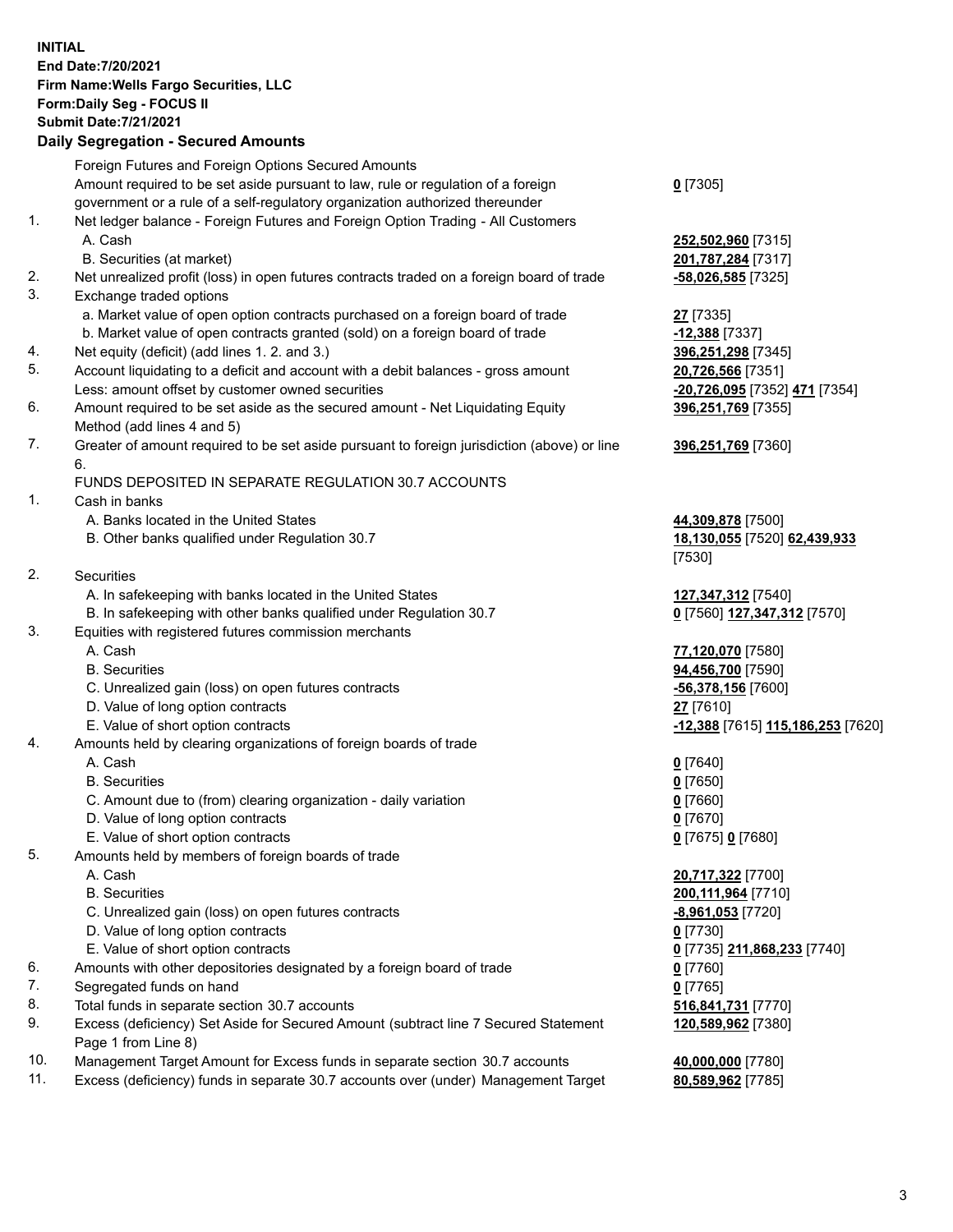**INITIAL End Date:7/20/2021 Firm Name:Wells Fargo Securities, LLC Form:Daily Seg - FOCUS II Submit Date:7/21/2021 Daily Segregation - Segregation Statement** SEGREGATION REQUIREMENTS(Section 4d(2) of the CEAct) 1. Net ledger balance A. Cash **3,770,587,443** [7010] B. Securities (at market) **1,944,321,761** [7020] 2. Net unrealized profit (loss) in open futures contracts traded on a contract market **-1,091,580,306** [7030] 3. Exchange traded options A. Add market value of open option contracts purchased on a contract market **1,620,304,530** [7032] B. Deduct market value of open option contracts granted (sold) on a contract market **-1,618,526,029** [7033] 4. Net equity (deficit) (add lines 1, 2 and 3) **4,625,107,399** [7040] 5. Accounts liquidating to a deficit and accounts with debit balances - gross amount **166,925,788** [7045] Less: amount offset by customer securities **-166,904,934** [7047] **20,854** [7050] 6. Amount required to be segregated (add lines 4 and 5) **4,625,128,253** [7060] FUNDS IN SEGREGATED ACCOUNTS 7. Deposited in segregated funds bank accounts A. Cash **152,584,173** [7070] B. Securities representing investments of customers' funds (at market) **65,051,270** [7080] C. Securities held for particular customers or option customers in lieu of cash (at market) **868,291,970** [7090] 8. Margins on deposit with derivatives clearing organizations of contract markets A. Cash **1,740,463,765** [7100] B. Securities representing investments of customers' funds (at market) **1,215,324,913** [7110] C. Securities held for particular customers or option customers in lieu of cash (at market) **1,076,029,791** [7120] 9. Net settlement from (to) derivatives clearing organizations of contract markets **10,962,084** [7130] 10. Exchange traded options A. Value of open long option contracts **1,620,304,530** [7132] B. Value of open short option contracts **-1,618,526,029** [7133] 11. Net equities with other FCMs A. Net liquidating equity **0** [7140] B. Securities representing investments of customers' funds (at market) **0** [7160] C. Securities held for particular customers or option customers in lieu of cash (at market) **0** [7170] 12. Segregated funds on hand **0** [7150] 13. Total amount in segregation (add lines 7 through 12) **5,130,486,467** [7180] 14. Excess (deficiency) funds in segregation (subtract line 6 from line 13) **505,358,214** [7190] 15. Management Target Amount for Excess funds in segregation **270,000,000** [7194] **235,358,214** [7198]

16. Excess (deficiency) funds in segregation over (under) Management Target Amount Excess